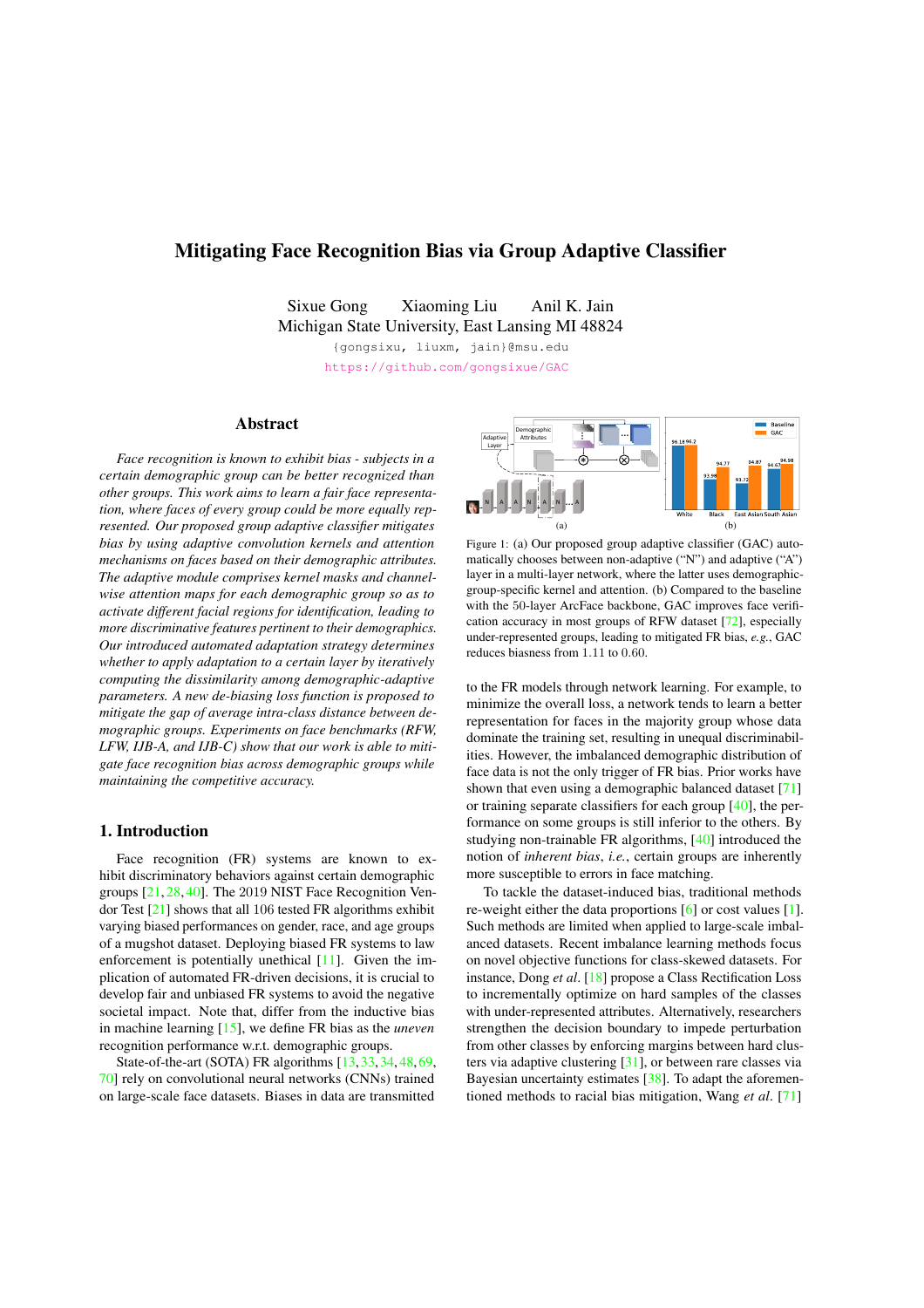modify the large margin based loss functions by reinforcement learning. However, [71] requires two auxiliary networks, an offline sampling network and a deep Q-learning network, to generate adaptive margin policy for training the FR network, which hinders the learning efficiency.

To mitigate FR bias, our main idea is to optimize the face representation learning on every demographic group in a single network, despite demographically imbalanced training data. Conceptually, we may categorize face features into two types of patterns: *general pattern* is shared by all faces; *differential pattern* is relevant to demographic attributes. When the differential pattern of one specific demographic group dominates training data, the network learns to predict identities mainly based on that pattern as it is more convenient to minimize the loss than using other patterns, leading to bias towards that specific group. One mitigation is to give the network more capacity to broaden its scope for multiple face patterns from different groups. An unbiased FR model shall rely on both unique patterns for recognition of different groups, and general patterns of all faces for improved generalizability. Accordingly, as in Fig. 1, we propose a *group adaptive classifier* (GAC) to explicitly learn these different feature patterns. GAC includes two modules: the adaptive layer and automation module. The adaptive layer comprises adaptive convolution kernels and channel-wise attention maps where each kernel and map tackle faces in *one* demographic group. We also introduce a new objective function to GAC, which diminishes the variation of average intra-class distance between demographic groups.

Prior work on dynamic CNNs introduce adaptive convolutions to either every layer [36, 73, 79], or manually specified layers [27, 51, 67]. In contrast, we propose an automation module to choose which layers to apply adaptations. As we observed, not all convolutional layers require adaptive kernels for bias mitigation (see Fig. 4a). At any layer of GAC, only kernels expressing high dissimilarity are considered as demographic-adaptive kernels. For those with low dissimilarity, their average kernel is shared by all inputs in that layer. Thus, the proposed network progressively learns to select the optimal structure for the demographic-adaptive learning. Both non-adaptive layers with shared kernels and adaptive layers are jointly learned in a unified network.

The contributions of this work include:

- *•* A new face recognition algorithm that reduces demographic bias and tailors representations for faces in every demographic group by adopting adaptive convolutions and attention techniques;
- *•* A new adaptation mechanism that automatically determines the layers to employ dynamic kernels and attention maps;
- *•* The proposed method achieves SOTA performance on a demographic-balanced dataset and three benchmarks.

## 2. Related Work

Fairness Learning and De-biasing Algorithms. A variety of fairness techniques are proposed to prevent machine learning models from utilizing statistical bias in training data, including adversarial training [2, 26, 52, 74], subgroup constraint optimization [37,75,86], data pre-processing (*e.g.*, weighted sampling [22], and data transformation [4]), and algorithm post-processing [39, 58]. Another promising approach learns a fair representation to preserve all discerning information about the data attributes or task-related attributes but eliminate the prejudicial effects from sensitive factors [11, 24, 55, 65, 82]. Locatello *et al*. [50] show the feature disentanglement is consistently correlated with increasing fairness of general purpose representations by analyzing 12*,* 600 SOTA models. Accordingly, a disentangled representation is learned to de-bias both FR and demographic attribute estimation [20]. Other studies address the bias issue in FR by leveraging unlabeled faces to improve the performance in minority groups [59, 72]. Wang *et al*. [71] propose skewness-aware reinforcement learning to mitigate racial bias. Unlike prior work, our GAC is designed to customize the classifier for each demographic group, which, if successful, would lead to mitigated bias.

Adaptive Neural Networks. Three types of CNN-based adaptive learning techniques are related to our work: adaptive architectures, adaptive kernels, and attention mechanism. Adaptive architectures design new performance-based neural functions or structures, *e.g.*, neuron selection hidden layers [30] and automatic CNN expansion for FR [84]. As CNN advances many fields, prior works propose dynamic kernels to realize content-adaptive convolutions [19, 45, 78]. Li *et al*. [43] propose a shape-driven kernel for facial trait recognition where each landmark-centered patch has a unique kernel. The works of  $[17, 44]$  use a kernel selection scheme to automatically adjust the receptive field size based on inputs. To better suit input data, [16] splits training data into clusters and learns an exclusive kernel per cluster. Alternatively, one may feed input images into a kernel function to dynamically generate kernels [35, 42, 66, 81]. Despite its effectiveness, such individual adaptation may not be suitable given the diversity of faces in demographic groups. Our work is most related to the side information adaptive convolution [36], where in each layer a sub-network inputs auxiliary information to generate filter weights. We mainly differ in that GAC automatically learns where to use adaptive kernels in a multi-layer CNN (see Figs. 2a and 2c), thus more efficient and capable in applying to a deeper CNN.

As the human perception naturally selects the most pertinent piece of information, attention mechanisms are designed for many tasks, *e.g.*, detection [83], recognition [9], image captioning [8], tracking [7], pose estimation [67], segmentation [51], and image forgery [12, 49]. Normally, attention weights are estimated by feeding images or fea-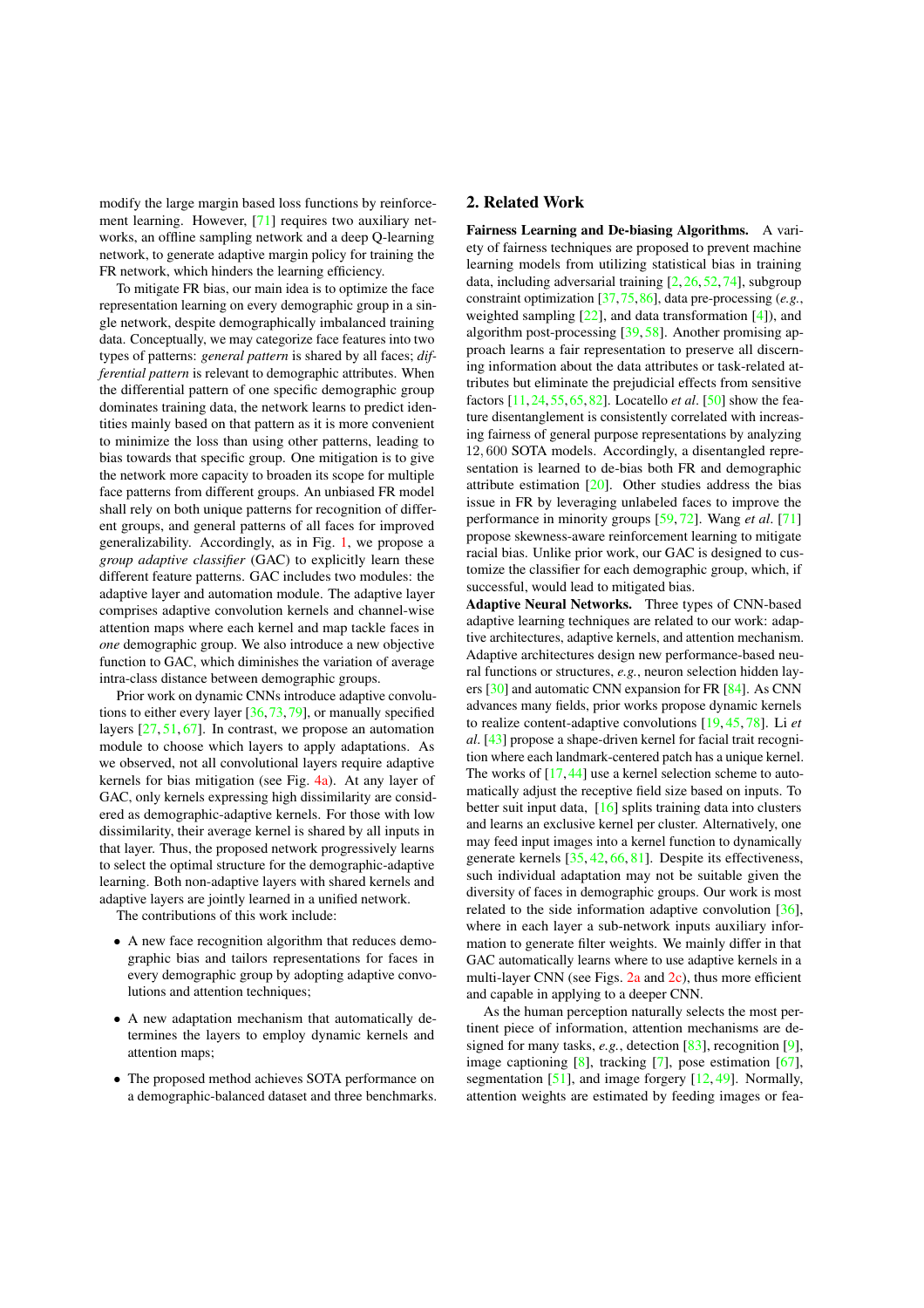

Figure 2: A comparison of approaches in adaptive CNNs. In contrast to (a) and (b), the adaptive units in GAC are constructed by demographic information and are automatically applied to corresponding layers.

tures into a shared network, composed of convolutional and pooling layers [3, 9, 46, 64] or multi-layer perceptron (MLP) [29, 47, 61, 76]. Apart from feature-based attention, Hou *et al*. [27] propose a correlation-guided cross attention map for few-shot classification where the correlation between the class feature and query feature generates attention weights. The work of [79] introduces a cross-channel communication block to encourage information exchange across channels. To accelerate channel interaction, Wang *et al*. [73] propose a 1D convolution across channels for attention prediction. Different from prior work, our attention maps are constructed by demographic information (see Figs. 2b, 2c), which improves the robustness of face representations in every demographic group.

## 3. Methodology

## 3.1. Overview

Our goal is to train a FR network that is impartial to individuals in different demographic groups. Unlike imagerelated variations, *e.g.*, large-poses or low-resolution faces are harder to be recognized, demographic attributes are subject-related properties with no apparent impact in recognizability of identity, at least from a layman's perspective. Thus, an unbiased FR system should be able to obtain equally salient features for faces across demographic groups. However, due to imbalanced demographic distributions and inherent face differences between groups, it was shown that certain groups achieve higher performance even with handcrafted features [40]. Thus, it is impractical to extract features from different demographic groups that exhibit equal discriminability. Despite such disparity, a FR algorithm can still be designed to *mitigate* the difference in performance.

To this end, we propose a CNN-based group adaptive classifier that utilizes dynamic kernels and attention maps to boost FR performance in all demographic groups considered here. Specifically, GAC has two main modules, an adaptive layer and an automation module. In an adaptive layer, face images or feature maps are convolved with a unique kernel for each demographic group, and multiplied with adaptive attention maps to obtain demographic-differential features for faces in a certain group. The automation module determines in which layers of the network adaptive kernels and attention maps should be applied. As shown in Fig. 3, given an aligned face, and its identity label  $y_{ID}$ , a pre-trained demographic classifier first estimates its demographic attribute *yDemo*. With *yDemo*, the image is then fed into a recognition network with multiple demographic adaptive layers to estimate its identity. In the following, we present these two modules.

#### 3.2. Adaptive Layer

*Adaptive Convolution.* For a standard convolution in CNN, an image or feature map from the previous layer  $X \in \mathbb{R}^{c \times h^{X} \times w^{X}}$  is convolved with a single kernel matrix  $K \in \mathbb{R}^{k \times c \times h^{K} \times w^{K}}$ , where *c* is the number of input channels, *k* the number of filters,  $h^X$  and  $w^X$  the input size, and  $h^K$  and  $w^K$  the filter size. Such an operation shares the kernel with every input going through the layer, and is thus agnostic to demographic content, resulting in limited capacity to represent minority groups. To mitigate the bias in convolution, we introduce a trainable matrix of kernel masks  $K^M \in \mathbb{R}^{n \times c \times h^K \times w^K}$ , where *n* is the number of demographic groups. In the forward pass, the demographic label *yDemo* and kernel matrix *K<sup>M</sup>* are fed into the adaptive convolutional layer to generate demographic adaptive filters. Let  $K_i \in \mathbb{R}^{c \times h^K \times w^K}$  denote the *i*<sup>th</sup> channel of the shared filter. The *i th* channel of adaptive filter for group *yDemo* is:

$$
K_j^{y_{Demo}} = K_i \otimes K_{y_{Demo}}^M,\tag{1}
$$

where  $K_{y_{Demo}}^M \in \mathbb{R}^{c \times h^K \times w^K}$  is the  $y_{Demo}^{th}$  kernel mask for group  $y_{Demo}$ , and  $\otimes$  denotes element-wise multiplication. Then the *i th* channel of the output feature map is given by  $Z_i = f(X * K_i^{y_{Demo}})$ , where \* denotes convolution, and  $f(\cdot)$  is activation. Unlike conventional convolution, samples in every demographic group have a unique kernel *K<sup>y</sup>Demo* .

*Adaptive Attention.* Each channel filter in a CNN plays an important role in every dimension of the final representation, which can be viewed as a semantic pattern detector [8]. In the adaptive convolution, however, the values of a kernel mask are broadcast along the channel dimension, indicating that the weight selection is spatially varied but channel-wise joint.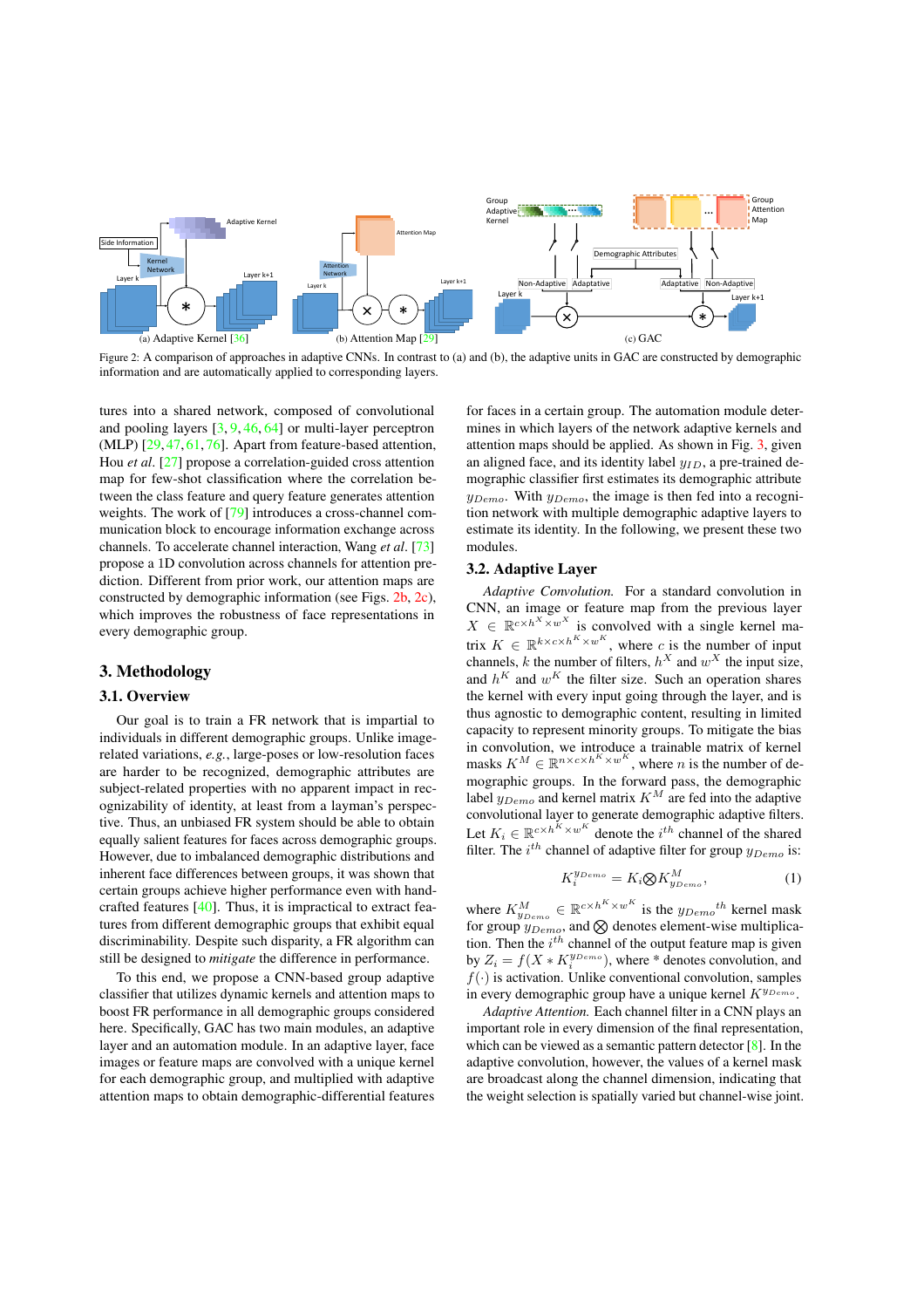

Figure 3: Overview of the proposed GAC for mitigating FR bias. GAC contains two major modules: the adaptive layer and the automation module. The adaptive layer consists of adaptive kernels and attention maps. The automation module is employed to decide whether a layer should be adaptive or not.

Hence, we introduce a channel-wise attention mechanism to enhance the face features that are demographic-adaptive. First, a trainable matrix of channel attention maps  $M \in$  $\mathbb{R}^{n \times k}$  is initialized in every adaptive attention layer. Given  $y_{Demo}$  and the current feature map  $Z \in \mathbb{R}^{k \times h^Z \times w^Z}$ , where  $h^Z$  and  $w^Z$  are the height and width of *Z*, the *i*<sup>th</sup> channel of the new feature map is calculated by:

$$
Z_i^{y_{Demo}} = \text{Sigmoid}(M_{y_{Demoi}}) \cdot Z_i,
$$
 (2)

where  $M_{y_{Demoi}}$  is the entry in the  $y_{Demoi}$ <sup>th</sup> row of M for the demographic group *yDemo* at *i th* column. In contrast to the adaptive convolution, elements of each demographic attention map  $M_{y_{Demo}}$  diverge in channel-wise manner, while the single attention weight  $M_{y_{Demo}i}$  is spatially shared by the entire matrix  $Z_i \in \mathbb{R}^{h^Z \times w^Z}$ . The two adaptive matrices,  $K^M$  and M, are jointly tuned with all the other parameters supervised by the classification loss.

Unlike dynamic CNNs [36] where additional networks are engaged to produce input-variant kernel or attention map, our adaptiveness is yielded by a simple thresholding function directly pointing to the demographic group with no auxiliary networks. Although the kernel network in [36] can generate continuous kernels without enlarging the parameter space, further encoding is required if the side inputs for kernel network are discrete variables. Our approach, in contrast, divides kernels into clusters so that the branch parameter learning can stick to a specific group without interference from individual uncertainties, making it suitable for discrete domain adaptation. Further, the adaptive kernel masks in GAC are more efficient in terms of the number of additional parameters. Compared to a non-adaptive layer, the number of additional parameters of GAC is  $n \times c \times h^K \times w^K$ , while that of  $[36]$  is  $s \times k \times c \times h^K \times w^K$  if the kernel network is a one-layer MLP, where *s* is the dimension of input side

information. Thus, for one adaptive layer, [36] has  $\frac{s \times k}{n}$ times more parameters than ours, which can be substantial given the typical large value of *k*, the number of filters.

## 3.3. Automation Module

Though faces in different demographic groups are adaptively processed by various kernels and attention maps, it is inefficient to use such adaptations in *every* layer of a deep CNN. To relieve the burden of unnecessary parameters and avoid empirical trimming, we adopt a similarity fusion process to automatically determine the adaptive layers. Since the same fusion scheme can be applied to both types of adaptation, we take the adaptive convolution as an example to illustrate this automatic scheme.

First, a matrix composed of *n* kernel masks is initialized in every convolutional layer. As training continues, each kernel mask is updated independently to reduce classification loss for each demographic group. Second, we reshape the kernel masks into 1D vectors  $V = [v_1, v_2, \ldots, v_n]$ , where  $\mathbf{v}_i \in \mathbb{R}^l$ ,  $l = c \times w^K \times h^K$  is the kernel mask of the *i th* demographic group. Next, we compute Cosine similarity between two kernel vectors,  $\theta_{ij} = \frac{\mathbf{v}_i}{\|\mathbf{v}_i\|} \cdot \frac{\mathbf{v}_j}{\|\mathbf{v}_j\|}$ , where  $1 \leq i, j \leq n$ . The average similarity of all pair-wise similarities is obtained by  $\overline{\theta} = \frac{2}{n(n-1)} \sum_i \sum_j \theta_{ij}, i \neq j$ . If the dissimilarity  $-\overline{\theta}$  is lower than a pre-defined threshold  $\tau$ , the kernel parameters in this layer reveal the demographicagnostic property. Hence, we merge the *n* kernels into a single kernel by averaging along the group dimension. By definition, a lower  $\tau$  implies more adaptive layers. Given an array of  $\{-\theta_i\}^t$  (*t* is the total number of convolutional layers), we first sort the elements from smallest to highest, and this way, layers whose  $-\theta_i$  values are larger than  $\tau$  will be adaptive. Thus, when  $\tau$  decreases, more layers will be adaptive. In the subsequent training, this single kernel can still be updated separately for each demographic group, as the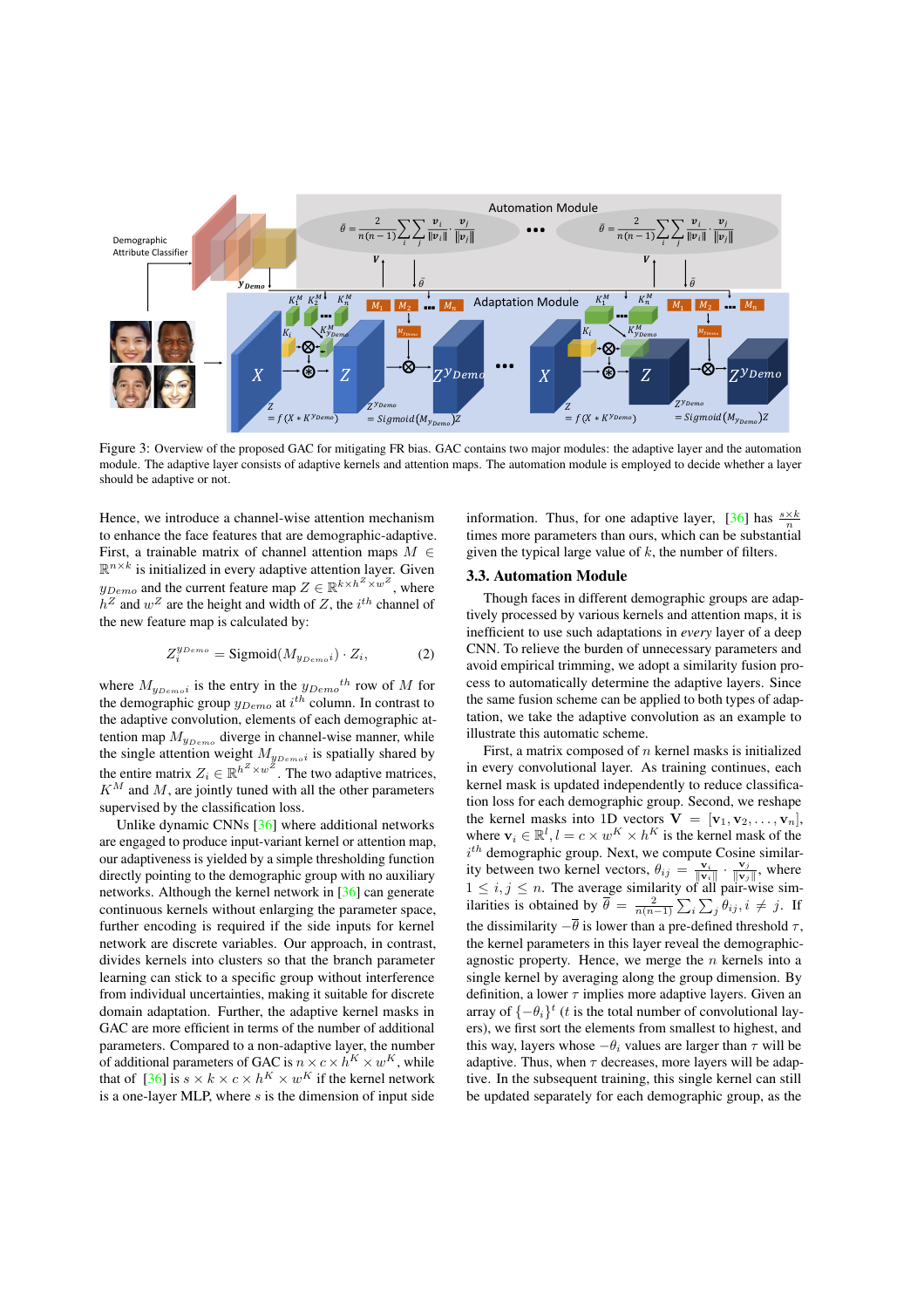kernel may become demographic-adaptive in later epochs. We monitor the similarity trend of the adaptive kernels in each layer until  $\overline{\theta}$  is stable.

## 3.4. De-biasing Objective Function

Apart from the objective function for face identity classification, we also adopt a regress loss function to narrow the gap of the intra-class distance between demographic groups. Let  $q(\cdot)$  denote the inference function of GAC, and  $I_{ijq}$  is the  $i^{th}$  image of subject  $j$  in group  $g$ . Thus, the feature representation of image  $I_{ijg}$  is given by  $\mathbf{r}_{ijg} = g(I_{ijg}, \mathbf{w})$ , where w denotes the GAC parameters. Assuming the feature distribution of each subject is a Gaussian distribution with identity covariance matrix (hyper-sphere), we utilize the average Euclidean distance to every subject center as the intra-class distance of each subject. In particular, we first compute the center point of each identity-sphere:

$$
\mu_{jg} = \frac{1}{N} \sum_{i=1}^{N} g(I_{ijg}, \mathbf{w}), \qquad (3)
$$

where *N* is the total number of face images of subject *j*. The average intra-class distance of subject *j* is as follows:

$$
Dist_{jg} = \frac{1}{N} \sum_{i=1}^{N} (\mathbf{r}_{ijg} - \boldsymbol{\mu}_{jg})^T (\mathbf{r}_{ijg} - \boldsymbol{\mu}_{jg}). \tag{4}
$$

We then compute the intra-class distance for all subjects in group *g* as  $Dist_g = \frac{1}{Q} \sum_{j=1}^{Q} Dist_{jg}$ , where *Q* is the number of total subjects in group  $g$ . This allows us to lower the difference of intra-class distance by:

$$
\mathcal{L}_{bias} = \frac{\lambda}{Q \times n} \sum_{g=1}^{n} \sum_{j=1}^{Q} \left| Dist_{jg} - \frac{1}{n} \sum_{g=1}^{n} Dist_{g} \right|, \quad (5)
$$

where  $\lambda$  is the coefficient for the de-biasing objective.

## 4. Experiments

Datasets Our bias study uses RFW dataset [72] for testing and BUPT-Balancedface dataset [71] for training. RFW consists of faces in four race/ethnic groups: White, Black, East Asian, and South Asian <sup>1</sup>. Each group contains  $\sim 10$ K images of 3K individuals for face verification. BUPT-Balancedface contains 1*.*3M images of 28K celebrities and is approximately race-balanced with 7K identities per race. Other than race, we also study gender bias. We combine IMDB [60], UTKFace [85], AgeDB [54], AAF [10], AFAD [56] to train a gender classifier, which estimates gender of faces in RFW and BUPT-Balancedface. All face images are cropped and resized to  $112 \times 112$  pixels via landmarks detected by RetinaFace [14].

Implementation Details We train a baseline network and GAC on BUPT-Balancedface, using the 50-layer ArcFace architecture [13]. The classification loss is an additive Cosine margin in Cosface [70], with the scale and margin of  $s = 64$  and  $m = 0.5$ . Training is optimized by SGD with a batch size 256. The learning rate starts from 0*.*1 and drops to 0*.*0001 following the schedule at 8, 13, 15 epochs for the baseline, and 5, 17, 19 epochs for GAC. We set  $\lambda = 0.1$ for the intra-distance de-biasing.  $\tau = -0.2$  is chosen for automatic adaptation in GAC. Our FR models are trained to extract a 512-dim representation. Our demographic classifier uses a 18-layer ResNet [25]. Comparing GAC and the baseline, the average feature extraction speed per image on Nvidia 1080Ti GPU is 1*.*4ms and 1*.*1ms, and the number of model parameters is 44*.*0M and 43*.*6M, respectively.

Performance Metrics The common group fairness criteria like demographic parity distance [50] are improper to evaluate fairness of learnt representations, since they are designed to measure independence properties of random variables. However, in FR the sensitive demographic characteristics are tied to identities, making these two variables correlated. The NIST report uses false negative and false positive for each demographic group to measure the fairness [21]. Instead of plotting false negative vs. false positives, we adopt a compact quantitative metric, *i.e.*, the standard deviation (STD) of the performance in different demographic groups, previously introduced in [20, 71] and called "biasness". As bias is considered as systematic error of the estimated values compared to the actual values, here, we assume the average performance to be the actual value. For each demographic group, its biasness is the error between the average and the performance on demographic group. The overall biasness is the expectation of all group errors, which is the STD of performance across groups. We also report average accuracy (Avg) to show the overall FR performance.

#### 4.1. Results on RFW Protocol

We follow RFW face verification protocol with 6K pairs per race/ethnicity. The models are trained on BUPT-Balancedface with ground truth race and identity labels. Compare with SOTA. We compare the GAC with four SOTA algorithms on RFW protocol, namely, ACNN [36], RL-RBN [71], PFE [63], and DebFace [20]. Since the approach in ACNN [36] is related to GAC, we re-implement it and apply to the bias mitigation problem. First, we train a race classifier with the cross-entropy loss on BUPT-Balancedface. Then the softmax output of our race classifier is fed to a filter manifold network (FMN) to generate adaptive filter weights. Here, FMN is a two-layer MLP with a ReLU in between. Similar to GAC, race probabilities are considered as auxiliary information for face representation learning. We also compare with the SOTA approach

<sup>&</sup>lt;sup>1</sup>RFW [72] uses Caucasian, African, Asian, and Indian to name demographic groups. We adopt these groups and accordingly rename to White, Black, East Asian, and South Asian for clearer race/ethnicity definition.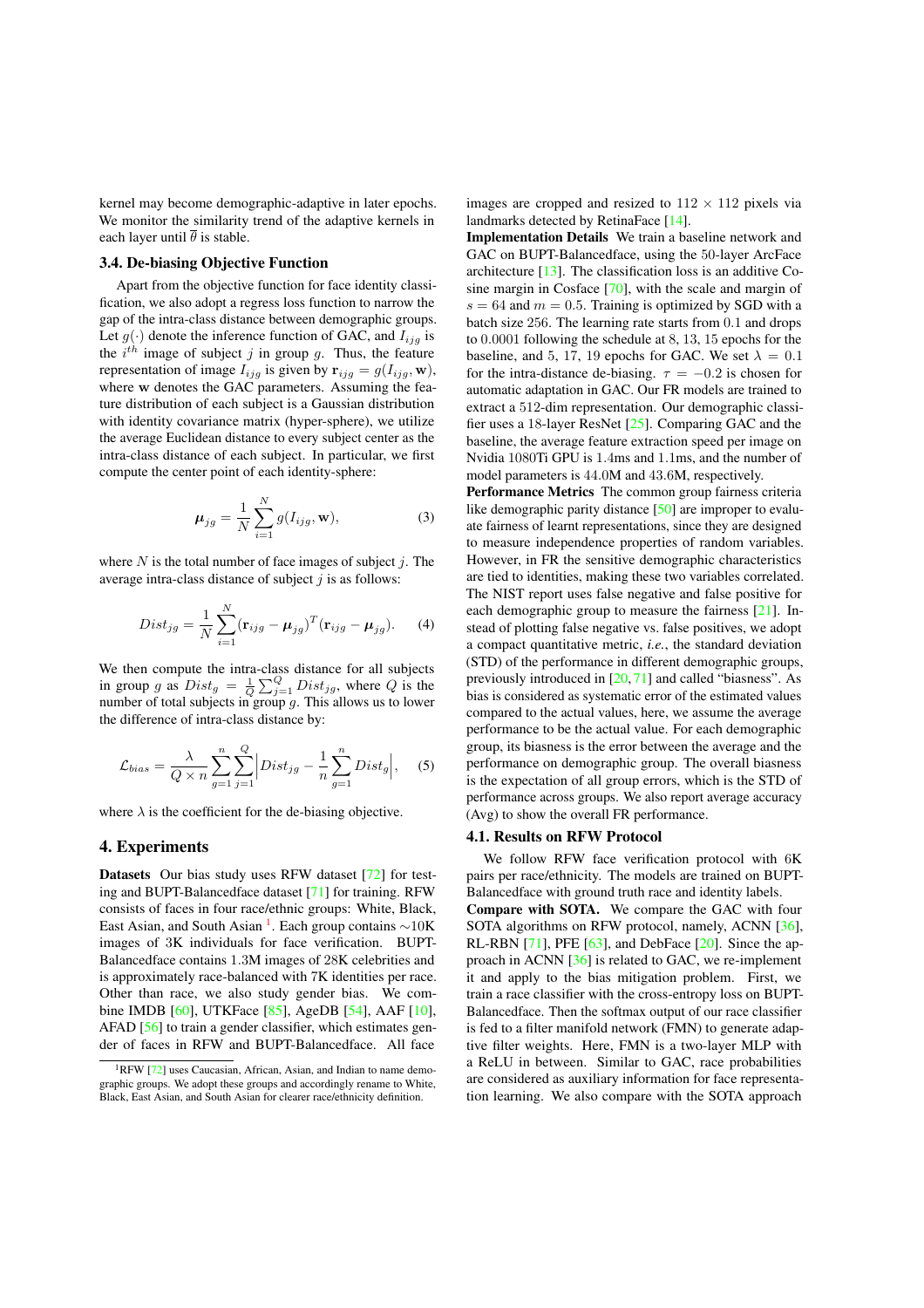| Method             | White    | <b>Black</b> | East Asian | South Asian | Avg $(\uparrow)$ | $STD$ (1) |
|--------------------|----------|--------------|------------|-------------|------------------|-----------|
| <b>RL-RBN [71]</b> | 96.27    | 95.00        | 94.82      | 94.68       | 95.19            | 0.63      |
| <b>ACNN [36]</b>   | 96.12    | 94.00        | 93.67      | 94.55       | 94.58            | 0.94      |
| <b>PFE [63]</b>    | 96.38    | 95.17        | 94.27      | 94.60       | 95.11            | 0.93      |
| ArcFace [13]       | $96.18*$ | $94.67*$     | $93.72*$   | 93.98*      | 94.64            | 0.96      |
| CosFace [70]       | $95.12*$ | $93.93*$     | 92.98*     | 92.93*      | 93.74            | 0.89      |
| DebFace [20]       | 95.95    | 93.67        | 94.33      | 94.78       | 94.68            | 0.83      |
| GAC.               | 96.20    | 94.77        | 94.87      | 94.98       | 95.21            | 0.58      |

Table 1: Performance comparison with SOTA on the RFW protocol [72]. The results marked by (\*) are directly copied from [71].

| Method              | White | <b>Black</b> | East Asian | South Asian | Avg $(\uparrow)$ | $STD$ ( $\downarrow$ ) |
|---------------------|-------|--------------|------------|-------------|------------------|------------------------|
| <b>Baseline</b>     | 96.18 | 93.98        | 93.72      | 94.67       | 94.64            | 1.11                   |
| GAC-Channel         | 95.95 | 93.67        | 94.33      | 94.78       | 94.68            | 0.83                   |
| GAC-Kernel          | 96.23 | 94.40        | 94.27      | 94.80       | 94.93            | 0.78                   |
| GAC-Spatial         | 95.97 | 93.20        | 93.67      | 93.93       | 94.19            | 1.06                   |
| GAC-CS              | 96.22 | 93.95        | 94.32      | 95.12       | 94.65            | 0.87                   |
| GAC-CSK             | 96.18 | 93.58        | 94.28      | 94.83       | 94.72            | 0.95                   |
| $GAC-(\tau=0)$      | 96.18 | 93.97        | 93.88      | 94.77       | 94.70            | 0.92                   |
| $GAC-(\tau = -0.1)$ | 96.25 | 94.25        | 94.83      | 94.72       | 95.01            | 0.75                   |
| $GAC-(\tau = -0.2)$ | 96.20 | 94.77        | 94.87      | 94.98       | 95.21            | 0.58                   |

Table 2: Ablation of adaptive strategies on the RFW protocol [72].

PFE [63] by training it on BUPT-Balancedface. As shown in Tab. 1, GAC is superior to SOTA w.r.t. average performance and feature fairness. Compared to kernel masks in GAC, the FMN in ACNN [36] contains more trainable parameters. Applying it to each convolutional layer is prone to overfitting. In fact, the layers that are adaptive in GAC ( $\tau = -0.2$ ) are set to be the FMN based convolution in ACNN. As the race data is a four-element input in our case, using extra kernel networks adds complexity to the FR network, which degrades the verification performance. Even though PFE performs the best on standard benchmarks (Tab. 6), it still exhibits high biasness. Our GAC outperforms PFE on RFW in both biasness and average performance. Compared to DebFace [20], in which demographic attributes are disentangled from the identity representations, GAC achieves higher verification performance by optimizing the classification for each demographic group, with a lower biasness as well.

Ablation on Adaptive Strategies. To investigate the efficacy of our network design, we conduct three ablation studies: adaptive mechanisms, number of convolutional layers, and demographic information. For adaptive mechanisms, since deep feature maps contain both spatial and channelwise information, we study the relationship among adaptive kernels, spatial and channel-wise attentions, and their impact to bias mitigation. We also study the impact of  $\tau$  in our automation module. Apart from the baseline and GAC, we ablate eight variants: (1) GAC-Channel: channel-wise attention for race-differential feature; (2) GAC-Kernel: adaptive convolution with race-specific kernels; (3) GAC-Spatial: only spatial attention is added to baseline; (4) GAC-CS: both channel-wise and spatial attention; (5) GAC-CSK: combine adaptive convolution with spatial and channel-wise attention; (6,7,8) GAC-( $\tau$  = \*): set  $\tau$  to \*.

From Tab. 2, we make several observations: (1) the baseline model is the most biased across race groups. (2) spatial

| Method           | White                 | <b>Black</b> | East Asian<br>South Asian |       | Avg $(\uparrow)$ | $STD(\downarrow)$ |  |  |  |  |
|------------------|-----------------------|--------------|---------------------------|-------|------------------|-------------------|--|--|--|--|
| Number of Layers |                       |              |                           |       |                  |                   |  |  |  |  |
| ArcFace-34       | 96.13                 | 93.15        | 92.85                     | 93.03 | 93.78            | 1.36              |  |  |  |  |
| GAC-ArcEace-34   | 96.02                 | 94.12        | 94.10                     | 94.22 | 94.62            | 0.81              |  |  |  |  |
| ArcFace-50       | 96.18                 | 93.98        | 93.72                     | 94.67 | 94.64            | 1.11              |  |  |  |  |
| GAC-ArcFace-50   | 96.20                 | 94.77        | 94.87                     | 94.98 | 95.21            | 0.58              |  |  |  |  |
| ArcFace-100      | 96.23                 | 93.83        | 94.27                     | 94.80 | 94.78            | 0.91              |  |  |  |  |
| GAC-ArcFace-100  | 96.43                 | 94.53        | 94.90                     | 95.03 | 95.22            | 0.72              |  |  |  |  |
|                  | Race/Ethnicity Labels |              |                           |       |                  |                   |  |  |  |  |
| Ground-truth     | 96.20                 | 94.77        | 94.87                     | 94.98 | 95.21            | 0.58              |  |  |  |  |
| Estimated        | 96.27                 | 94.40        | 94.32                     | 94.77 | 94.94            | 0.79              |  |  |  |  |
| Random           | 95.95                 | 93.10        | 94.18                     | 94.82 | 94.50            | 1.03              |  |  |  |  |

Table 3: Ablation of CNN depths and demographics on RFW protocol [72].

|     | White | Black | East Asian | South Asian | Avg $(\uparrow)$ | $STD$ (L) |
|-----|-------|-------|------------|-------------|------------------|-----------|
| 0   | 96.23 | 94.65 | 94.93      | 95.12       | 95.23            | 0.60      |
| 0.1 | 96.20 | 94.77 | 94.87      | 94.98       | 95.21            | 0.58      |
| 0.5 | 94.89 | 94.00 | 93.67      | 94.55       | 94.28            | 0.47      |

Table 4: Ablations on  $\lambda$  on RFW protocol (%).

attention mitigates the race bias at the cost of verification accuracy, and is less effective on learning fair features than other adaptive techniques. This is probably because spatial contents, especially local layout information, only reside at earlier CNN layers, where the spatial dimensions are gradually decreased by the later convolutions and poolings. Thus, semantic details like demographic attributes are hardly encoded spatially. (3) Compared to GAC, combining adaptive kernels with both spatial and channel-wise attention increases the number of parameters, lowering the performance. (4) As  $\tau$  determines the number of adaptive layers in GAC, it has a great impact on the performance. A small  $\tau$ may increase redundant adaptive layers, while the adaptation layers may lack in capacity if too large.

Ablation on Depths and Demographic Labels. Both the adaptive layers and de-biasing loss in GAC can be applied to CNN in any depth. In this ablation, we train both the baseline and GAC ( $\lambda = 0.1$ ,  $\tau = -0.2$ ) in ArcFace architecture with three different numbers of layers: 34, 50, and 100. As the training of GAC relies on demographic information, the error and bias in demographic labels might impact the bias reduction of GAC. Thus, we also ablate with different demographic information, (1) ground-truth: the race/ethnicity labels provided by RFW; (2) estimated: the labels predicted by a pre-trained race estimation model; (3) random: the demographic label randomly assigned to each face.

As shown in Tab. 3, compared to the baselines, GAC successfully reduces the STD at different number of layers. We see that the model with least number of layers presents the most bias, and the bias reduction by GAC is the most as well. The noise and bias in demographic labels do, however, impair the performance of GAC. With estimated demographics, the biasness is higher than that of the model with groundtruth supervision. Meanwhile, the model trained with random demographics has the highest biasness. Even so, using estimated attributes during testing still improves fairness in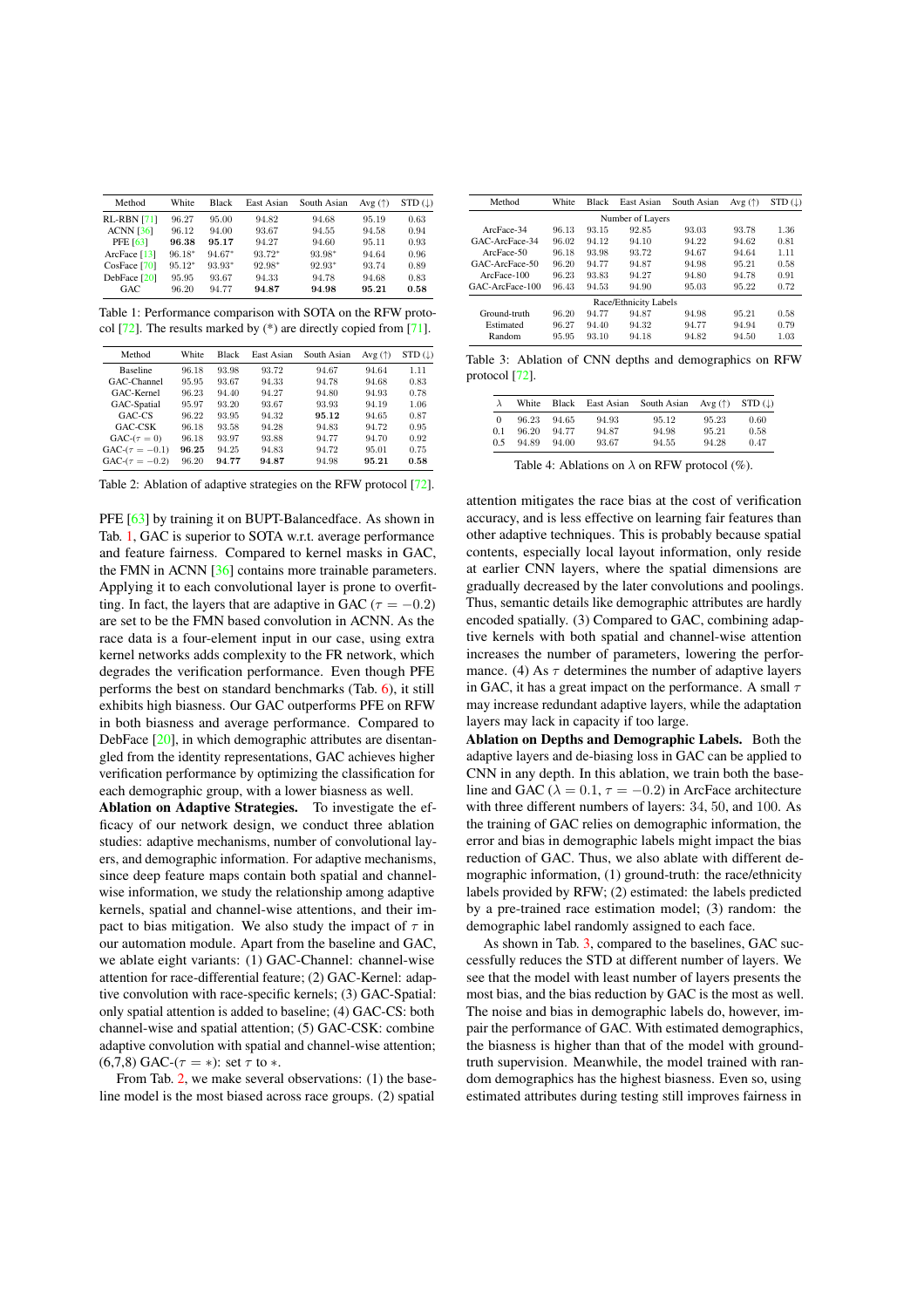| Method        | Gender         | White                              | <b>Black</b>                       | East Asian                           | South Asian                          | Avg $(\uparrow)$ | $STD ( \downarrow )$ |
|---------------|----------------|------------------------------------|------------------------------------|--------------------------------------|--------------------------------------|------------------|----------------------|
| Baseline      | Male<br>Female | $97.49 + 0.08$<br>$97.19 + 0.10$   | $96.94 \pm 0.26$<br>$97.93 + 0.11$ | $97.29 \pm 0.09$<br>$95.71 \pm 0.11$ | $97.03 \pm 0.13$<br>$96.01 \pm 0.08$ | $96.96 \pm 0.03$ | $0.69 + 0.04$        |
| $AI + Manual$ | Male<br>Female | $98.57 + 0.10$<br>$98.12 + 0.18$   | $98.05 + 0.17$<br>$98.97 + 0.13$   | $98.50 \pm 0.12$<br>$96.83 + 0.19$   | $98.36 + 0.02$<br>$97.33 \pm 0.13$   | $98.09 \pm 0.05$ | $0.66 + 0.07$        |
| GAC           | Male<br>Female | $98.75 + 0.04$<br>$98.26 \pm 0.16$ | $98.18 + 0.20$<br>$98.80 + 0.15$   | $98.55 + 0.07$<br>$97.09 + 0.12$     | $98.31 \pm 0.12$<br>$97.56 + 0.10$   | $98.19 + 0.06$   | $0.56 + 0.05$        |

Table 5: Verification Accuracy (%) of 5-fold cross-validation on 8 groups of RFW [72]. Threshold 0.1 Threshold 0.2 Threshold 0.0  $0.4$  $0.1$  $0.0$  $\mathbf{a}$  $-0.4$ 

-0.8

-12

 $(a)$  (b) Figure 4: (a) For each of the three  $\tau$  in automatic adaptation, we show the average similarities of pair-wise demographic kernel masks, *i.e.*,  $\bar{\theta}$ , at 1-48 layers (y-axis), and 1-15*K* training steps (x-axis). The number of adaptive layers in three cases, *i.e.*,  $\sum_{1}^{48}(\bar{\theta} > \tau)$  at  $15K^{th}$ step, are 12, 8, and 2, respectively. (b) With two race groups (White, Black in PCSO [40]) and two models (baseline, GAC), for each of the four combinations, we compute pair-wise correlation of face representations using any two of 1K subjects in the same race, and plot the histogram of correlations. GAC reduces the difference/bias of two distributions.

face recognition compared to baseline. This indicates the efficacy of GAC even in the absence of ground-truth labels. **Ablation on**  $\lambda$ . We use  $\lambda$  to control the weight of de-biasing loss. Tab. 4 reports the results of GAC trained with different values of  $\lambda$ . When  $\lambda = 0$ , de-biasing loss is removed in training. The results indicate a larger  $\lambda$  leads to lower biasness at the cost of overall accuracy.

| Method           | LFW(%) | Method           | IJB-A $(%)$    | IJB-C @ FAR $(\%)$ |       |         |  |  |
|------------------|--------|------------------|----------------|--------------------|-------|---------|--|--|
|                  |        |                  | $0.1\%$ FAR    | 0.001%             | 0.01% | $0.1\%$ |  |  |
| DeepFace+ $[68]$ | 97.35  | Yin et al. [80]  | $73.9 \pm 4.2$ |                    | ٠     | 69.3    |  |  |
| $CosFace$ [70]   | 99.73  | Cao et al. $[5]$ | $90.4 \pm 1.4$ | 74.7               | 84.0  | 91.0    |  |  |
| ArcFace $[13]$   | 99.83  | Multicolumn [77] | $92.0 \pm 1.3$ | 77.1               | 86.2  | 92.7    |  |  |
| PFE [63]         | 99.82  | PFE [63]         | $95.3 + 0.9$   | 89.6               | 93.3  | 95.5    |  |  |
| Baseline         | 99.75  | <b>Baseline</b>  | $90.2 \pm 1.1$ | 80.2               | 88.0  | 92.9    |  |  |
| GAC              | 99.78  | GAC              | $91.3 \pm 1.2$ | 83.5               | 89.2  | 93.7    |  |  |

 $0.0$ 

 $0.0$ 

Base-White<br>Base-Black

GAC-White

GAC-Black

 $n<sup>2</sup>$ 

 $0.0$   $0.1$ <br>Correlation

## 4.2. Results on Gender and Race Groups

5000 10000

 $\Omega$ 

 $10$ 

20

30

40

 $\Omega$ 

We now extend demographic attributes to both gender and race. First, we train two classifiers that predict gender and race/ethnicity of a face image. The classification accuracy of gender and race/ethnicity is  $85\%$  and  $81\%^2$ , respectively. Then, these fixed classifiers are affiliated with GAC to provide demographic information for learning adaptive kernels and attention maps. We merge BUPT-Balancedface and RFW, and split the subjects into 5 sets for each of 8 demographic groups. In 5-fold cross-validation, each time a model is trained on 4 sets and tested on the remaining set.

Here we demonstrate the efficacy of the automation module for GAC. We compare to the scheme of manually design (AL+Manual) that adds adaptive kernels and attention maps to a subset of layers. Specifically, the first block in every residual unit is chosen to be the adaptive convolution layer, and channel-wise attentions are applied to the feature map

Table 6: Verification performance on LFW, IJB-A, and IJB-C. [Key: Best, *Second*, Third Best]

output by the last block in each residual unit. As we use 4 residual units and each block has 2 convolutional layers, the manual scheme involves 8 adaptive convolutional layers and 4 groups of channel-wise attention maps. As in Tab. 5, automatic adaptation is more effective in enhancing the discirminability and fairness of face representations. Figure 4a shows the dissimilarity of kernel masks in the convolutional layers changes during training epochs under three thresholds  $\tau$ . A lower  $\tau$  results in more adaptive layers. We see the layers that are determined to be adaptive do vary across both layers (vertically) and training time (horizontally), which shows the importance of our automatic mechanism.

## 4.3. Results on Standard Benchmark Datasets

While our GAC mitigates bias, we also hope it can perform well on standard benchmarks. Therefore, we evaluate GAC on standard benchmarks without considering demographic impacts, including LFW [32], IJB-A [41], and IJB-C [53]. These datasets exhibit imbalanced distribution in demographics. For a fair comparison with SOTA, instead of using ground truth demographics, we train GAC on Ms-Celeb-1M [23] with the demographic attributes estimated by the classifier pre-trained in Sec. 4.2. As in Tab. 6, GAC

<sup>2</sup>This seemingly low accuracy is mainly due to the large dataset we assembled for training and testing gender/race classifiers. Our demographic classifier has been shown to perform comparably as SOTA on common benchmarks. While demographic estimation errors impact the training, testing, and evaluation of bias mitigation algorithms, the evaluation is of the most concern as demographic label errors may greatly impact the biasness calculation. Thus, future development may include either manually cleaning the labels, or designing a biasness metric robust to label errors.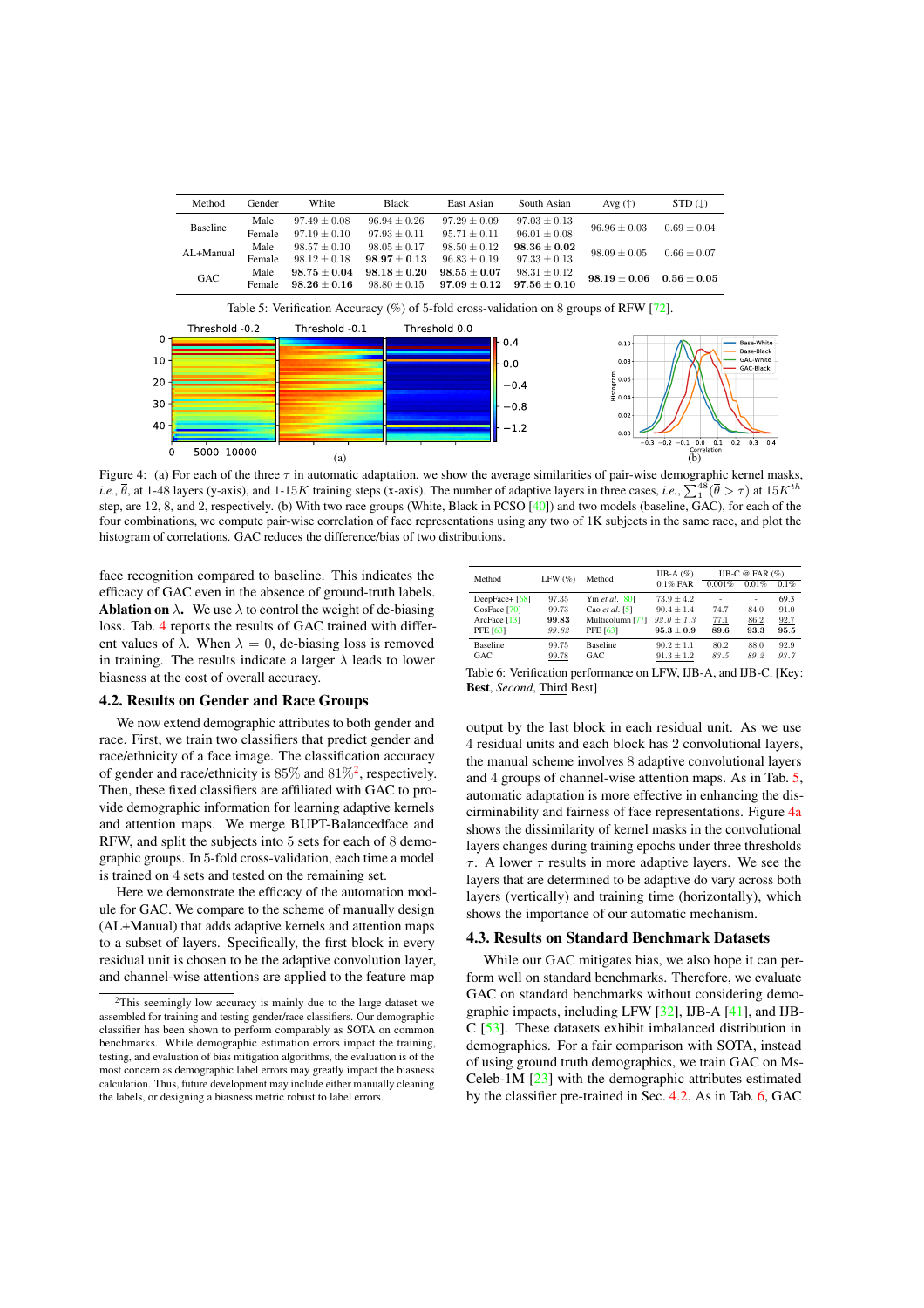

Figure 5: The first row shows the average faces of different groups in RFW. The next two rows show gradient-weighted class activation heatmaps [62] at the 43*th* convolutional layer of the GAC and baseline. The higher diversity of heatmaps in GAC shows the variability of parameters in GAC across groups.

outperforms the baseline and performs comparable to SOTA.

#### 4.4. Visualization and Analysis on Bias of FR

Visualization To understand the adaptive kernels in GAC, we visualize the feature maps at an adaptive layer for faces of various demographics, via a Pytorch visualization tool [57]. We visualize important face regions pertaining to the FR decision by using a gradient-weighted class activation mapping (Grad-CAM) [62]. Grad-CAM uses the gradients back from the final layer corresponding to an input identity, and guides the target feature map to highlight import regions for identity predicting. Figure 5 shows that, compared to the baseline, the salient regions of GAC demonstrate more diversity on faces from different groups. This illustrates the variability of network parameters in GAC across different groups.

Bias via Local Geometry In addition to STD, we explain the bias phenomenon via the local geometry of a given face representation in each demographic group. We assume that the statistics of neighbors of a given point (representation) reflects certain properties of its manifold (local geometry). Thus, we illustrate the pair-wise correlation of face representations. To minimize variations caused by other variables, we use constrained frontal faces of a mug shot dataset, PCSO [40]. We randomly select 1K White and 1K Black subjects from PCSO, and compute their pair-wise correlation within each race. In Fig. 4b, Base-White representations show lower inter-class correlation than Base-Black, *i.e.*, faces in the White group are over-represented by the baseline than the Black group. In contrast, GAC-White and GAC-Black shows more similarity in their correlation histograms.

As PCSO has few Asian subjects, we use RFW for another examination of the local geometry in 4 groups. That is, after normalizing the representations, we compute the pairwise Euclidean distance and measure the ratio between the minimum distance of inter-subjects pairs and the maximum distance of intra-subject pairs. We compute the mean and

| Race        | Mean            |      | StaD            |      |  | <b>Relative Entropy</b> |      |
|-------------|-----------------|------|-----------------|------|--|-------------------------|------|
|             | <b>Baseline</b> | GAC. | <b>Baseline</b> | GAC. |  | <b>Baseline</b>         | GAC. |
| White       | 1.15            | 1.17 | 0.30            | 0.31 |  | 0.0                     | 0.0  |
| Black       | 1.07            | 1.10 | 0.27            | 0.28 |  | 0.61                    | 0.43 |
| East Asian  | 1.08            | 1.10 | 0.31            | 0.32 |  | 0.65                    | 0.58 |
| South Asian | 1.15            | 1.18 | 0.31            | 0.32 |  | 0.19                    | 0.13 |

Table 7: Distribution of ratios between minimum inter-class distance and maximum intra-class distance of face features in 4 race groups of RFW. GAC exhibits higher ratios, and more similar distributions to the reference.

standard deviation (StaD) of ratio distributions in 4 groups, by two models. Also, we gauge the relative entropy to measure the deviation of distributions from each other. For simplicity, we choose White group as the reference distribution. As shown in Tab. 7, while GAC has minor improvement over baseline in the mean, it gives smaller relative entropy in the other 3 groups, indicating that the ratio distributions of other races in GAC are more similar, *i.e.*, less biased, to the reference distribution. These results demonstrate the capability of GAC to increase fairness of face representations.

## 5. Conclusion

This paper tackles the issue of demographic bias in face recognition by learning a fair face representation. A group adaptive classifier (GAC) is proposed to improve robustness of representations for every demographic group. Both adaptive convolution kernels and channel-wise attention maps are introduced to GAC. We further add an automation module to determine whether to use adaptations in a given layer. Our findings suggest that faces can be better represented by using layers adaptive to different demographic groups, leading to more balanced performance gain for all groups.

Acknowledgement This work is supported by U.S. Department of Commerce (#60NANB19D154), National Institute of Standards and Technology.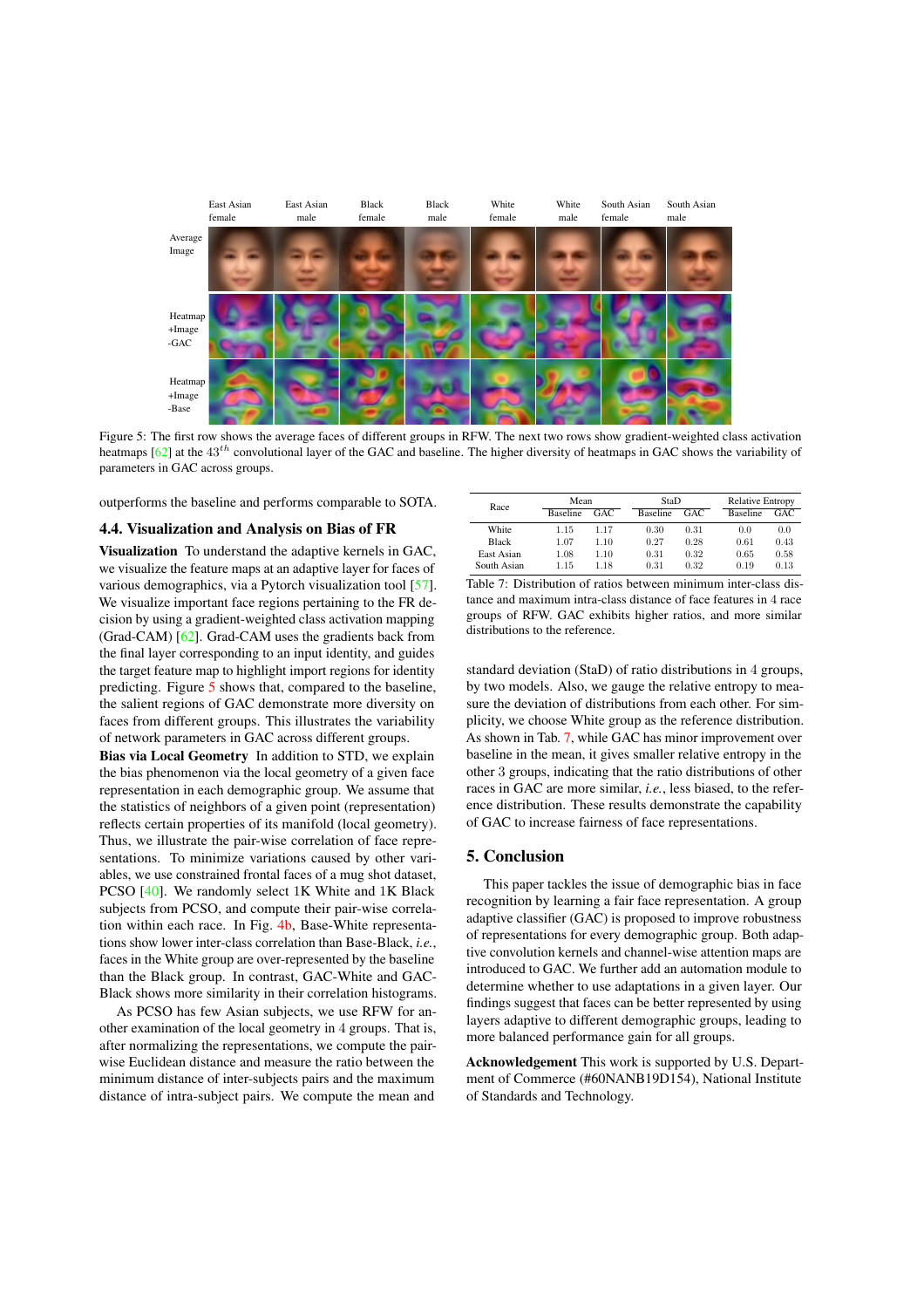## References

- [1] Rehan Akbani, Stephen Kwek, and Nathalie Japkowicz. Applying support vector machines to imbalanced datasets. In *ECML*. Springer, 2004. 1
- [2] Mohsan Alvi, Andrew Zisserman, and Christoffer Nellåker. Turning a blind eye: Explicit removal of biases and variation from deep neural network embeddings. In *ECCV*, 2018. 2
- [3] Alexei A Bastidas and Hanlin Tang. Channel attention networks. In *CVPR Workshops*, 2019. 3
- [4] Flavio Calmon, Dennis Wei, Bhanukiran Vinzamuri, Karthikeyan Natesan Ramamurthy, and Kush R Varshney. Optimized pre-processing for discrimination prevention. In *NeurIPS*, 2017. 2
- [5] Qiong Cao, Li Shen, Weidi Xie, Omkar M Parkhi, and Andrew Zisserman. VGGface2: A dataset for recognising faces across pose and age. In *FRGC*. IEEE, 2018. 7
- [6] Nitesh V Chawla, Kevin W Bowyer, Lawrence O Hall, and W Philip Kegelmeyer. Smote: synthetic minority oversampling technique. *Journal of Artificial Intelligence Research*, 2002. 1
- [7] Boyu Chen, Peixia Li, Chong Sun, Dong Wang, Gang Yang, and Huchuan Lu. Multi attention module for visual tracking. *Pattern Recognition*, 2019. 2
- [8] Long Chen, Hanwang Zhang, Jun Xiao, Liqiang Nie, Jian Shao, Wei Liu, and Tat-Seng Chua. SCA-CNN: Spatial and channel-wise attention in convolutional networks for image captioning. In *CVPR*, 2017. 2, 3
- [9] Zetao Chen, Lingqiao Liu, Inkyu Sa, Zongyuan Ge, and Margarita Chli. Learning context flexible attention model for long-term visual place recognition. *IEEE Robotics and Automation Letters*, 2018. 2, 3
- [10] Jingchun Cheng, Yali Li, Jilong Wang, Le Yu, and Shengjin Wang. Exploiting effective facial patches for robust gender recognition. *Tsinghua Science and Technology*, 24(3):333– 345, 2019. 5
- [11] Elliot Creager, David Madras, Joern-Henrik Jacobsen, Marissa Weis, Kevin Swersky, Toniann Pitassi, and Richard Zemel. Flexibly fair representation learning by disentanglement. In *ICML*, 2019. 1, 2
- [12] Hao Dang, Feng Liu, Joel Stehouwer, Xiaoming Liu, and Anil Jain. On the detection of digital face manipulation. In *CVPR*, 2020. 2
- [13] Jiankang Deng, Jia Guo, Niannan Xue, and Stefanos Zafeiriou. Arcface: Additive angular margin loss for deep face recognition. In *CVPR*, 2019. 1, 5, 6, 7
- [14] Jiankang Deng, Jia Guo, Zhou Yuxiang, Jinke Yu, Irene Kotsia, and Stefanos Zafeiriou. Retinaface: Single-stage dense face localisation in the wild. In *arxiv*, 2019.
- [15] Thomas G Dietterich and Eun Bae Kong. Machine learning bias, statistical bias, and statistical variance of decision tree algorithms. Technical report, Department of Computer Science, Oregon State University, 1995. 1
- [16] Chen Ding, Ying Li, Yong Xia, Wei Wei, Lei Zhang, and Yanning Zhang. Convolutional neural networks based hyperspectral image classification method with adaptive kernels. *Remote Sensing*, 2017. 2
- [17] Chen Ding, Ying Li, Yong Xia, Lei Zhang, and Yanning Zhang. Automatic kernel size determination for deep neural networks based hyperspectral image classification. *Remote Sensing*, 2018. 2
- [18] Oi Dong, Shaogang Gong, and Xiatian Zhu. Imbalanced deep learning by minority class incremental rectification. *IEEE Transactions on Pattern Analysis and Machine Intelligence*, 2018. 1
- [19] Jian Du, Shanghang Zhang, Guanhang Wu, José MF Moura, and Soummya Kar. Topology adaptive graph convolutional networks. *arXiv preprint arXiv:1710.10370*, 2017. 2
- [20] Sixue Gong, Xiaoming Liu, and Anil K Jain. Jointly debiasing face recognition and demographic attribute estimation. *ECCV*, 2020. 2, 5, 6
- [21] Patrick Grother, Mei Ngan, and Kayee Hanaoka. Face recognition vendor test (FRVT) part 3: Demographic effects. In *Technical Report, National Institute of Standards and Technology*, 2019. 1, 5
- [22] Aditya Grover, Jiaming Song, Ashish Kapoor, Kenneth Tran, Alekh Agarwal, Eric J Horvitz, and Stefano Ermon. Bias correction of learned generative models using likelihood-free importance weighting. In *NeurIPS*, 2019. 2
- [23] Yandong Guo, Lei Zhang, Yuxiao Hu, Xiaodong He, and Jianfeng Gao. Ms-celeb-1m: A dataset and benchmark for large-scale face recognition. In *ECCV*, 2016. 7
- [24] Moritz Hardt, Eric Price, and Nati Srebro. Equality of opportunity in supervised learning. In *NeurIPS*, 2016. 2
- [25] Kaiming He, Xiangyu Zhang, Shaoqing Ren, and Jian Sun. Deep residual learning for image recognition. In *CVPR*, 2016. 5
- [26] Lisa Anne Hendricks, Kaylee Burns, Kate Saenko, Trevor Darrell, and Anna Rohrbach. Women also snowboard: Overcoming bias in captioning models. In *ECCV*, 2018. 2
- [27] Ruibing Hou, Hong Chang, MA Bingpeng, Shiguang Shan, and Xilin Chen. Cross attention network for few-shot classification. In *NeurIPS*, 2019. 2, 3
- [28] J Howard, Y Sirotin, and A Vemury. The effect of broad and specific demographic homogeneity on the imposter distributions and false match rates in face recognition algorithm performance. In *IEEE BTAS*, 2019. 1
- [29] Jie Hu, Li Shen, and Gang Sun. Squeeze-and-excitation networks. In *CVPR*, 2018. 3
- [30] Ting-Kuei Hu, Yen-Yu Lin, and Pi-Cheng Hsiu. Learning adaptive hidden layers for mobile gesture recognition. In *AAAI*, 2018. 2
- [31] Chen Huang, Yining Li, Change Loy Chen, and Xiaoou Tang. Deep imbalanced learning for face recognition and attribute prediction. *IEEE Transactions on Pattern Analysis and Machine Intelligence*, 2019. 1
- [32] Gary B Huang, Marwan Mattar, Tamara Berg, and Eric Learned-Miller. Labeled faces in the wild: A database forstudying face recognition in unconstrained environments. 2008. 7
- [33] Yuge Huang, Pengcheng Shen, Ying Tai, Shaoxin Li, Xiaoming Liu, Jilin Li, Feiyue Huang, and Rongrong Ji. Improving face recognition from hard samples via distribution distillation loss. In *ECCV*, 2020. 1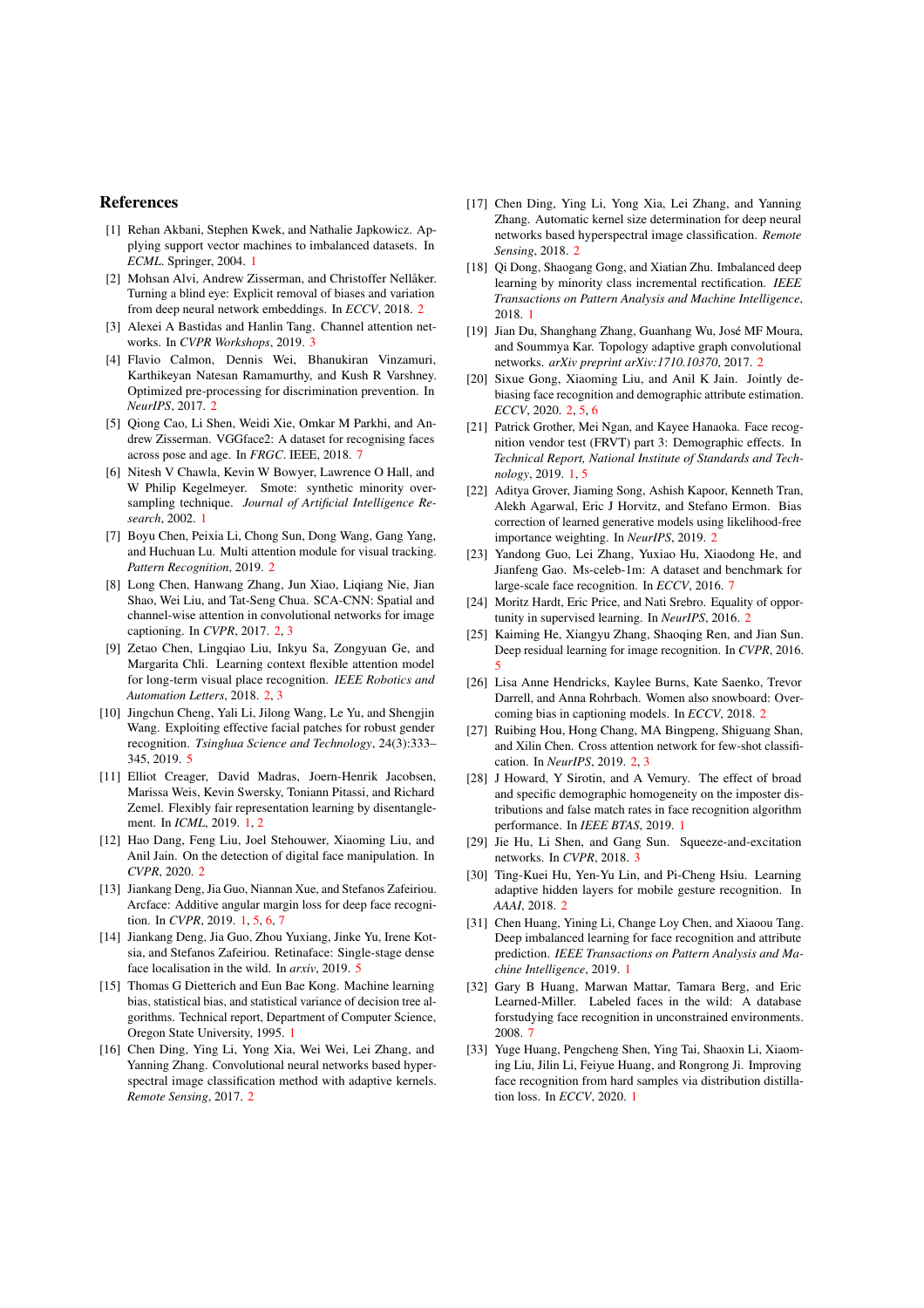- [34] Yuge Huang, Yuhan Wang, Ying Tai, Xiaoming Liu, Pengcheng Shen, Shaoxin Li, Jilin Li, and Feiyue Huang. CurricularFace: Adaptive curriculum learning loss for deep face recognition. In *CVPR*, 2020. 1
- [35] Xu Jia, Bert De Brabandere, Tinne Tuytelaars, and Luc V Gool. Dynamic filter networks. In *NeurIPS*, 2016. 2
- [36] Di Kang, Debarun Dhar, and Antoni Chan. Incorporating side information by adaptive convolution. In *NeurIPS*, 2017. 2, 3, 4, 5, 6
- [37] Michael Kearns, Seth Neel, Aaron Roth, and Zhiwei Steven Wu. An empirical study of rich subgroup fairness for machine learning. In *Proceedings of the Conference on Fairness, Accountability, and Transparency*, 2019. 2
- [38] Salman Khan, Munawar Hayat, Syed Waqas Zamir, Jianbing Shen, and Ling Shao. Striking the right balance with uncertainty. In *CVPR*, 2019. 1
- [39] Michael P Kim, Amirata Ghorbani, and James Zou. Multiaccuracy: Black-box post-processing for fairness in classification. In *AAAI/ACM*, 2019. 2
- [40] Brendan F Klare, Mark J Burge, Joshua C Klontz, Richard W Vorder Bruegge, and Anil K Jain. Face recognition performance: Role of demographic information. *IEEE Trans. Information Forensics and Security*, 7(6):1789–1801, 2012. 1, 3, 7, 8
- [41] Brendan F Klare, Ben Klein, Emma Taborsky, Austin Blanton, Jordan Cheney, Kristen Allen, Patrick Grother, Alan Mah, and Anil K Jain. Pushing the frontiers of unconstrained face detection and recognition: Iarpa janus benchmark a. In *CVPR*, 2015. 7
- [42] Benjamin Klein, Lior Wolf, and Yehuda Afek. A dynamic convolutional layer for short range weather prediction. In *CVPR*, 2015. 2
- [43] Shaoxin Li, Junliang Xing, Zhiheng Niu, Shiguang Shan, and Shuicheng Yan. Shape driven kernel adaptation in convolutional neural network for robust facial traits recognition. In *CVPR*, 2015. 2
- [44] Xiang Li, Wenhai Wang, Xiaolin Hu, and Jian Yang. Selective kernel networks. In *CVPR*, 2019. 2
- [45] Xudong Li, Mao Ye, Yiguang Liu, and Ce Zhu. Adaptive deep convolutional neural networks for scene-specific object detection. *IEEE Transactions on Circuits and Systems for Video Technology*, 2017. 2
- [46] Hefei Ling, Jiyang Wu, Junrui Huang, Jiazhong Chen, and Ping Li. Attention-based convolutional neural network for deep face recognition. *Multimedia Tools and Applications*, 2020. 3
- [47] Drew Linsley, D Schiebler, Sven Eberhardt, and Thomas Serre. Learning what and where to attend. In *ICLR*, 2019. 3
- [48] Weiyang Liu, Yandong Wen, Zhiding Yu, Ming Li, Bhiksha Raj, and Le Song. Sphereface: Deep hypersphere embedding for face recognition. In *CVPR*, 2017. 1
- [49] Xiaohong Liu, Yaojie Liu, Jun Chen, and Xiaoming Liu. PSCC-Net: Progressive spatio-channel correlation network for image manipulation detection and localization. In *arXiv:2103.10596*, 2021. 2
- [50] Francesco Locatello, Gabriele Abbati, Thomas Rainforth, Stefan Bauer, Bernhard Schölkopf, and Olivier Bachem. On

the fairness of disentangled representations. In *NeurIPS*, 2019.  $2, 5$ 

- [51] Xiankai Lu, Wenguan Wang, Chao Ma, Jianbing Shen, Ling Shao, and Fatih Porikli. See more, know more: Unsupervised video object segmentation with co-attention siamese networks. In *CVPR*, 2019. 2
- [52] David Madras, Elliot Creager, Toniann Pitassi, and Richard Zemel. Learning adversarially fair and transferable representations. In *ICML*, 2018. 2
- [53] Brianna Maze, Jocelyn Adams, James A Duncan, Nathan Kalka, Tim Miller, Charles Otto, Anil K Jain, W Tyler Niggel, Janet Anderson, Jordan Cheney, et al. IARPA janus benchmark-c: Face dataset and protocol. In *2018 ICB*, 2018. 7
- [54] Stylianos Moschoglou, Athanasios Papaioannou, Christos Sagonas, Jiankang Deng, Irene Kotsia, and Stefanos Zafeiriou. Agedb: the first manually collected, in-the-wild age database. In *CVPRW*, 2017. 5
- [55] Daniel Moyer, Shuyang Gao, Rob Brekelmans, Aram Galstyan, and Greg Ver Steeg. Invariant representations without adversarial training. In *NeurIPS*, 2018. 2
- [56] Zhenxing Niu, Mo Zhou, Le Wang, Xinbo Gao, and Gang Hua. Ordinal regression with multiple output cnn for age estimation. In *CVPR*, 2016. 5
- [57] Utku Ozbulak. Pytorch cnn visualizations. https : / / github . com / utkuozbulak / pytorch - cnn visualizations, 2019. 8
- [58] Geoff Pleiss, Manish Raghavan, Felix Wu, Jon Kleinberg, and Kilian Q Weinberger. On fairness and calibration. In *NeurIPS*, 2017. 2
- [59] Haoyu Qin. Asymmetric rejection loss for fairer face recognition. *arXiv preprint arXiv:2002.03276*, 2020. 2
- [60] Rasmus Rothe, Radu Timofte, and Luc Van Gool. Deep expectation of real and apparent age from a single image without facial landmarks. *IJCV*, 2018. 5
- [61] Muhammad Sadiq, Daming Shi, Meiqin Guo, and Xiaochun Cheng. Facial landmark detection via attention-adaptive deep network. *IEEE Access*, 2019. 3
- [62] Ramprasaath R Selvaraju, Michael Cogswell, Abhishek Das, Ramakrishna Vedantam, Devi Parikh, and Dhruv Batra. Gradcam: Visual explanations from deep networks via gradientbased localization. In *ICCV*, 2017. 8
- [63] Yichun Shi and Anil K Jain. Probabilistic face embeddings. In *ICCV*, 2019. 5, 6, 7
- [64] Vishwanath A Sindagi and Vishal M Patel. Ha-ccn: Hierarchical attention-based crowd counting network. *IEEE Transactions on Image Processing*, 2019. 3
- [65] Jiaming Song, Pratyusha Kalluri, Aditya Grover, Shengjia Zhao, and Stefano Ermon. Learning controllable fair representations. In *ICAIS*, 2019. 2
- [66] Hang Su, Varun Jampani, Deqing Sun, Orazio Gallo, Erik Learned-Miller, and Jan Kautz. Pixel-adaptive convolutional neural networks. In *CVPR*, 2019. 2
- [67] Kai Su, Dongdong Yu, Zhenqi Xu, Xin Geng, and Changhu Wang. Multi-person pose estimation with enhanced channelwise and spatial information. In *CVPR*, 2019. 2